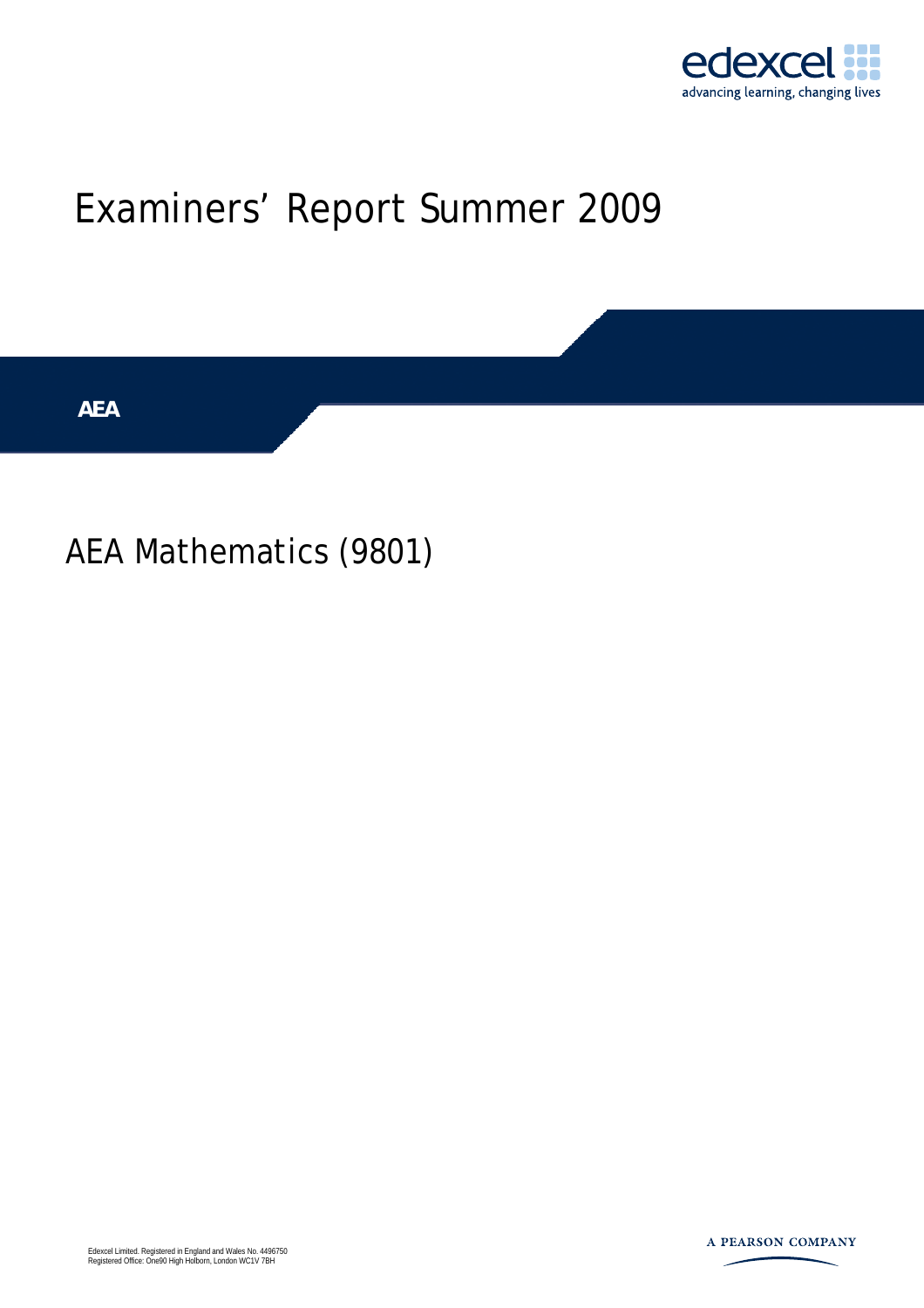Edexcel is one of the leading examining and awarding bodies in the UK and throughout the world. We provide a wide range of qualifications including academic, vocational, occupational and specific programmes for employers.

Through a network of UK and overseas offices, Edexcel's centres receive the support they need to help them deliver their education and training programmes to learners.

For further information, please call our GCE line on 0844 576 0025, our GCSE team on 0844 576 0027, or visit our website at www.edexcel.com.

If you have any subject specific questions about the content of this Examiners' Report that require the help of a subject specialist, you may find our Ask The Expert email service helpful.

Ask The Expert can be accessed online at the following link:

http://www.edexcel.com/Aboutus/contact-us/

Summer 2009

Publications Code UA021532

All the material in this publication is copyright © Edexcel Ltd 2009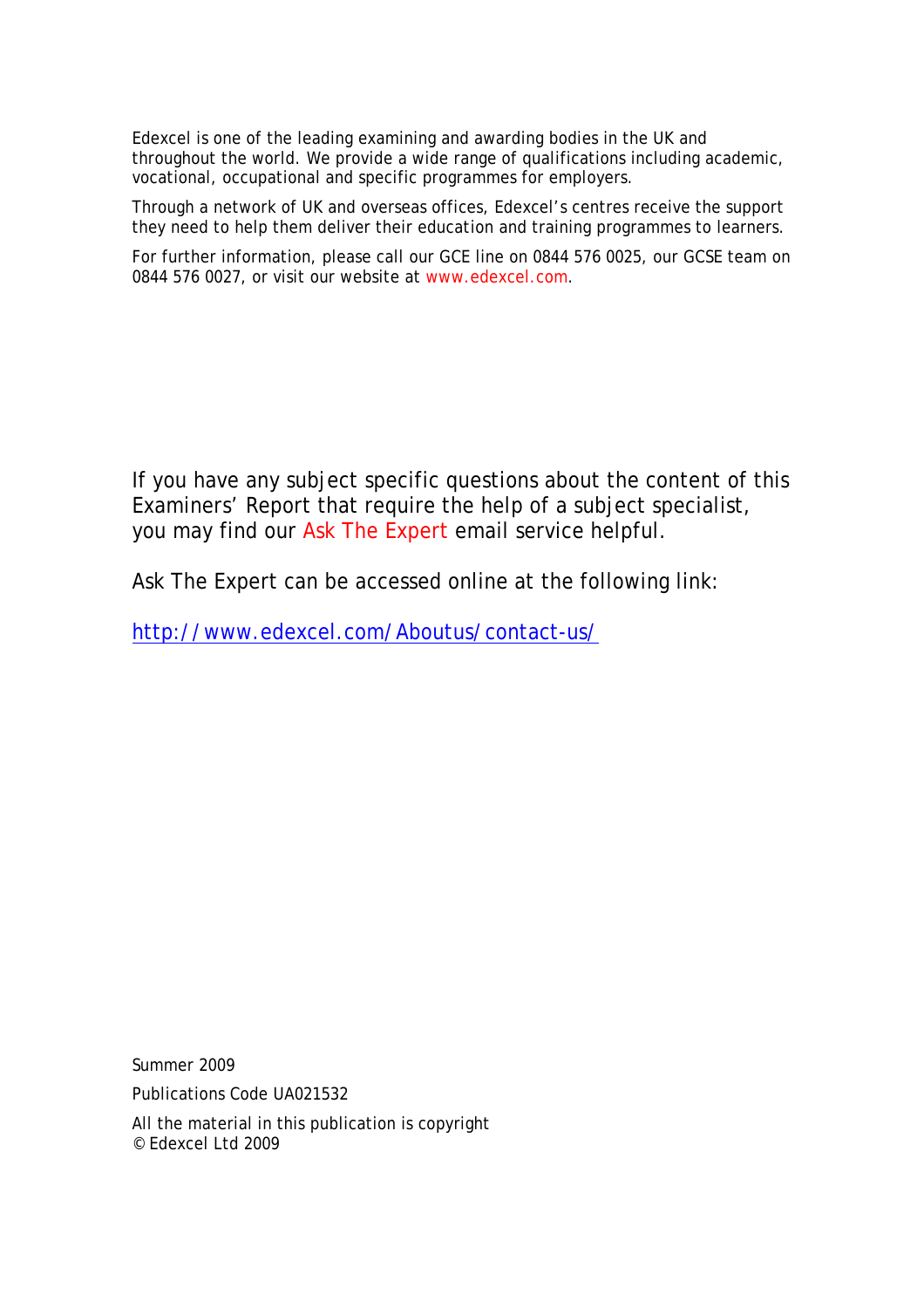#### **Contents**

|    | AEA Mathematics Examiners' Report |  |
|----|-----------------------------------|--|
| 2. | Statistics                        |  |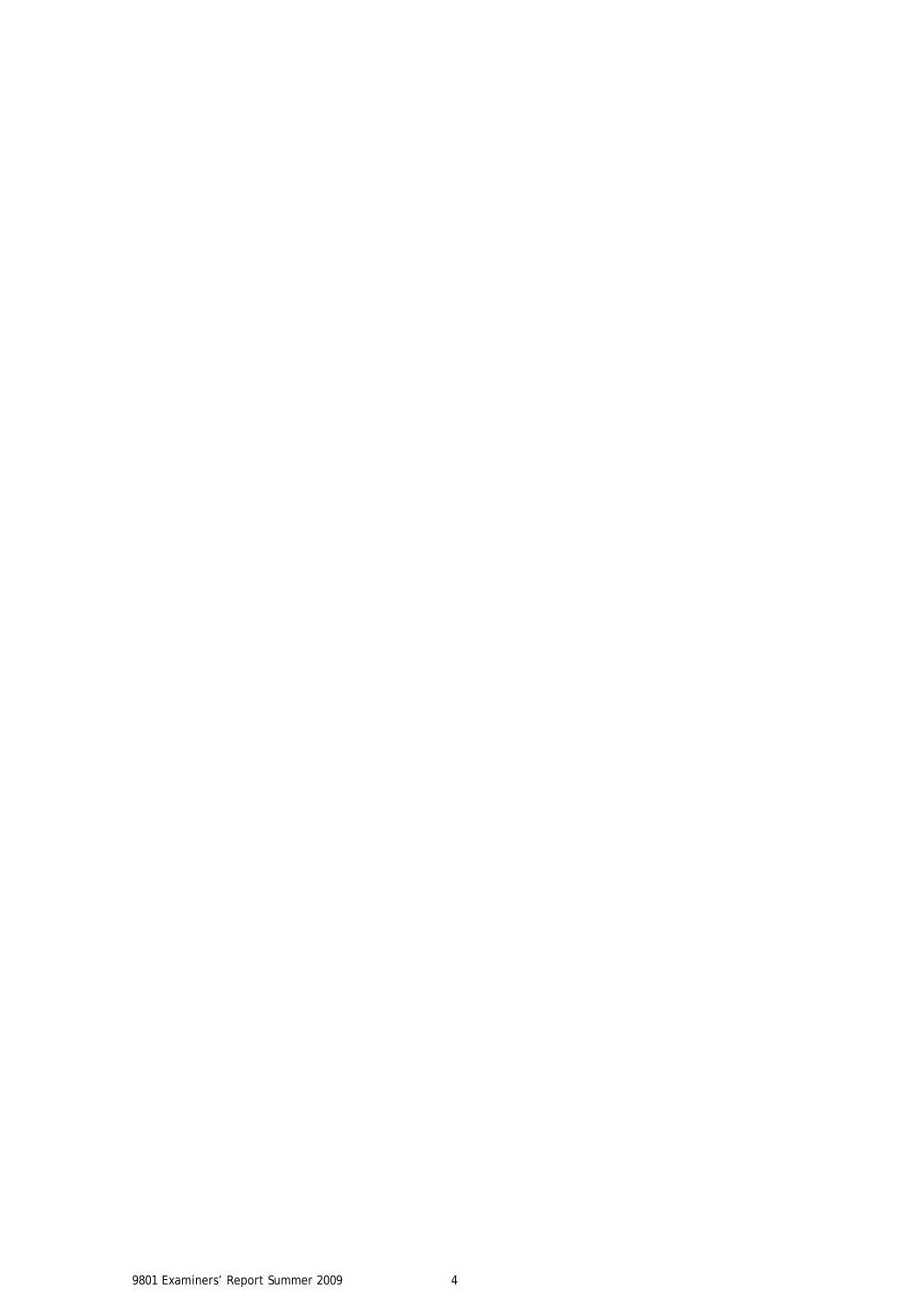### **Advanced Extension Award Unit AEA Specification 9801**

#### **Introduction**

The overall quality of the work this year was not quite as good as last summer but there were some excellent scripts seen. Questions 2 and especially the second half of 7 were the least well answered whilst questions 1, 4 and 6 were tackled well by most candidates. Some candidates could not quote basic formulae such as the cosine rule in question 5 (it is given in the formula booklet!) or recall standard mathematical facts such as  $\sin\left(\frac{\pi}{2}\right) = \frac{\sqrt{3}}{2}$ 3) 2  $\left(\frac{\pi}{3}\right) = \frac{\sqrt{3}}{2}$  in question 3 and this

hampered their performance.

#### **Report on individual questions**

#### **Question 1**

The graphs were usually both correct although some had a "smooth curve" at the origin rather than a "sharp point" for the mod graph. Almost everyone identified the intersection at  $x = 2$ , although this was often after solving a quadratic equation. The second intersection caused more problems as some candidates were uncertain which of the *x* terms changed sign and those who

did solve the correct equation sometimes failed to choose between  $\frac{-1 \pm \sqrt{17}}{1}$ 4  $\frac{-1 \pm \sqrt{17}}{4}$ .

#### **Question 2**

The challenge here was how to represent  $y = x^{\sin x}$  in a form for which standard differentiation rules could be applied. Those who connected powers of *x* with logarithms or the exponential function were able to write  $\ln y = \sin x \ln x$  or  $y = e^{\sin x \ln x}$  and usually completed part (a) successfully. Some candidates had learnt the derivative of  $a^x$ , where *a* is a constant, and tried applying that whilst others just wrote down  $\sin x . x^{\sin x - 1}$  or  $\sin x . \cos x . x^{\sin x - 1}$ .

In part (b) those with a tangent of  $y = x$  were usually able to show that there were infinitely many points of intersection given by  $\sin x = 1$  but the general solution of this equation was sometimes given as  $x = \frac{\pi}{2} + k\pi$  rather than  $x = \frac{\pi}{2} + 2$ 2  $x = \frac{\pi}{2} + 2k\pi$ . Only a handful of candidates addressed the "touching" aspect of the question though and showed that the derivative of the function was also 1 at each of these points.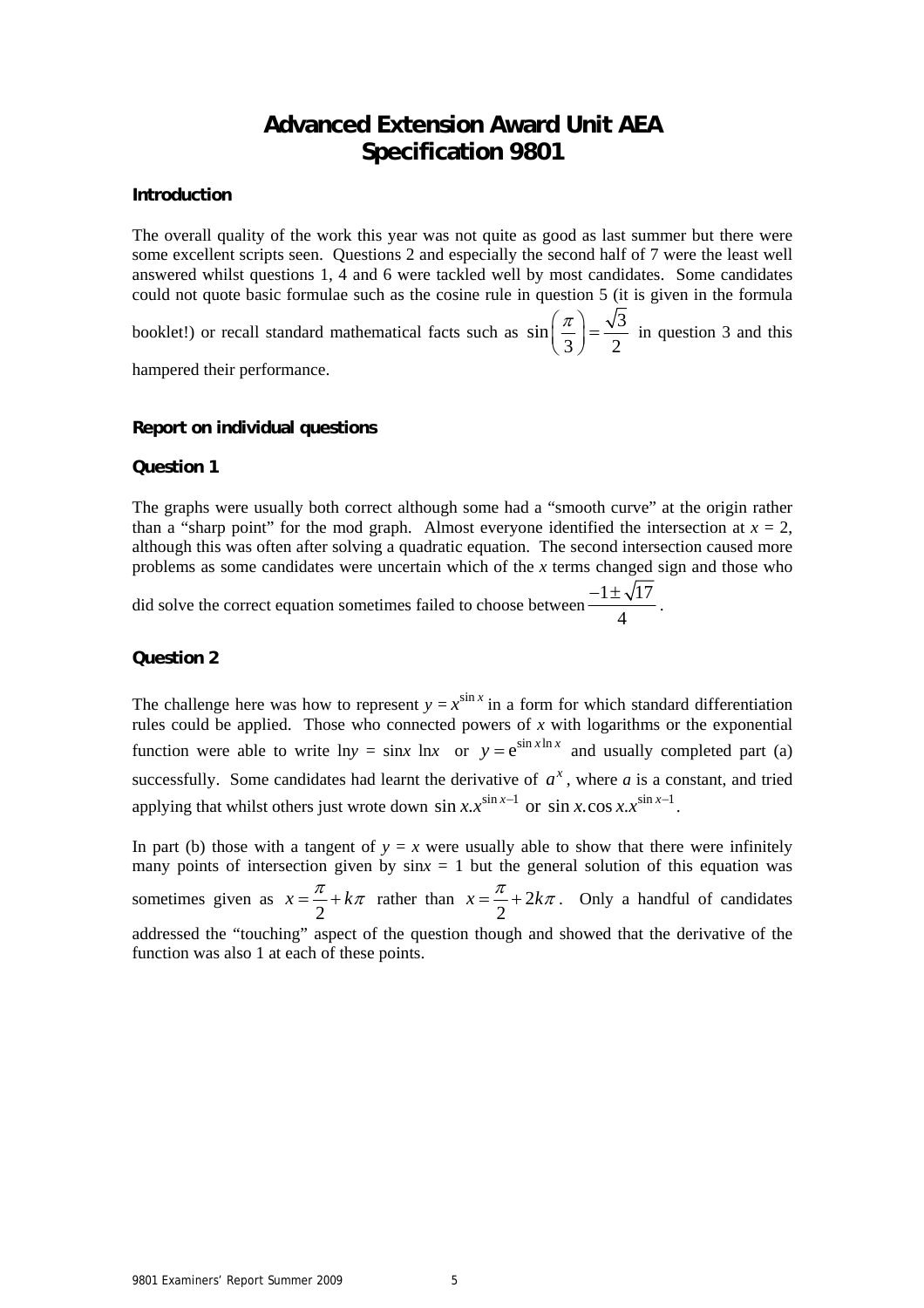#### **Question 3**

There were many fully correct solutions to part (a) although some candidates did not choose a very efficient route. Part (b) was more challenging and the weaker candidates simply thought

that taking a sine of both sides would give them the equation  $1 - 2$ 3  $-2x = \frac{\pi}{2} - x$ , others tried to use

part (a) and thought *x* or 6  $\theta = \frac{\pi}{\pi}$ . Many expanded a sum or difference of sine or cosine but the

stumbling block was writing cos(arcsinx)  $=\sqrt{1-x^2}$ , or equivalent, and some promising solutions stopped at this point. Those who were able to square and obtain a quadratic in *x* usually managed to complete the question successfully.

#### **Question 4**

Most candidates handled the generalised nature of part (a) successfully but some did not use  $x =$ *k* at the end thus failing to appreciate that the result is only valid at the stationary point. Only a handful of candidates saw how this result could simplify their working in (b)(iv). In part (b) most gave the correct coordinates of *A* and the equations of the vertical asymptotes but the horizontal asymptote was often incorrect with  $y = 1$  appearing quite frequently. The expression for the area of the triangle was usually derived satisfactorily and the candidates usually went on to use differentiation to find a stationary point. Some differentiated the equation of *C* but many successfully found  $a = \sqrt{3}$  and usually went on to find the corresponding area although they often failed to establish that this was the minimum area.

#### **Question 5**

In part (a)(i) many students struggled to establish that angle  $B = 60^\circ$ , the simple use of the sum of the first 3 terms of the arithmetic series being equal to 180 eluded them. Some invented values for all three angles and 30, 60, 90 was quite common but we allowed them to use  $B =$ 60 *<sup>o</sup>* , along with the area formula, to reach the printed result. A simple application of the sine rule or  $\frac{1}{2}$ *bc* sin *A* led most candidates to  $b = \sqrt{5}$ . Some lengthy solutions were seen to part (a) (iii) sometimes involving complicated surd work to find sin*C* or cos*C* but a good number of the candidates did obtain a correct expression for *c*. Those who assumed angle  $C = 90^\circ$  gained no credit.

Part (b) turned out to be quite testing. A common approach was to use the *n*th term of the arithmetic series and then impose the condition that this value must be less than 180. This gives a whole range of values for *n* but only one of these is valid. The key was to consider the sum of the internal or external angles and candidates who used this approach were usually able to show that  $n = 18$  or 20 and **then** use the less than 180 degrees condition to show that  $n = 18$ .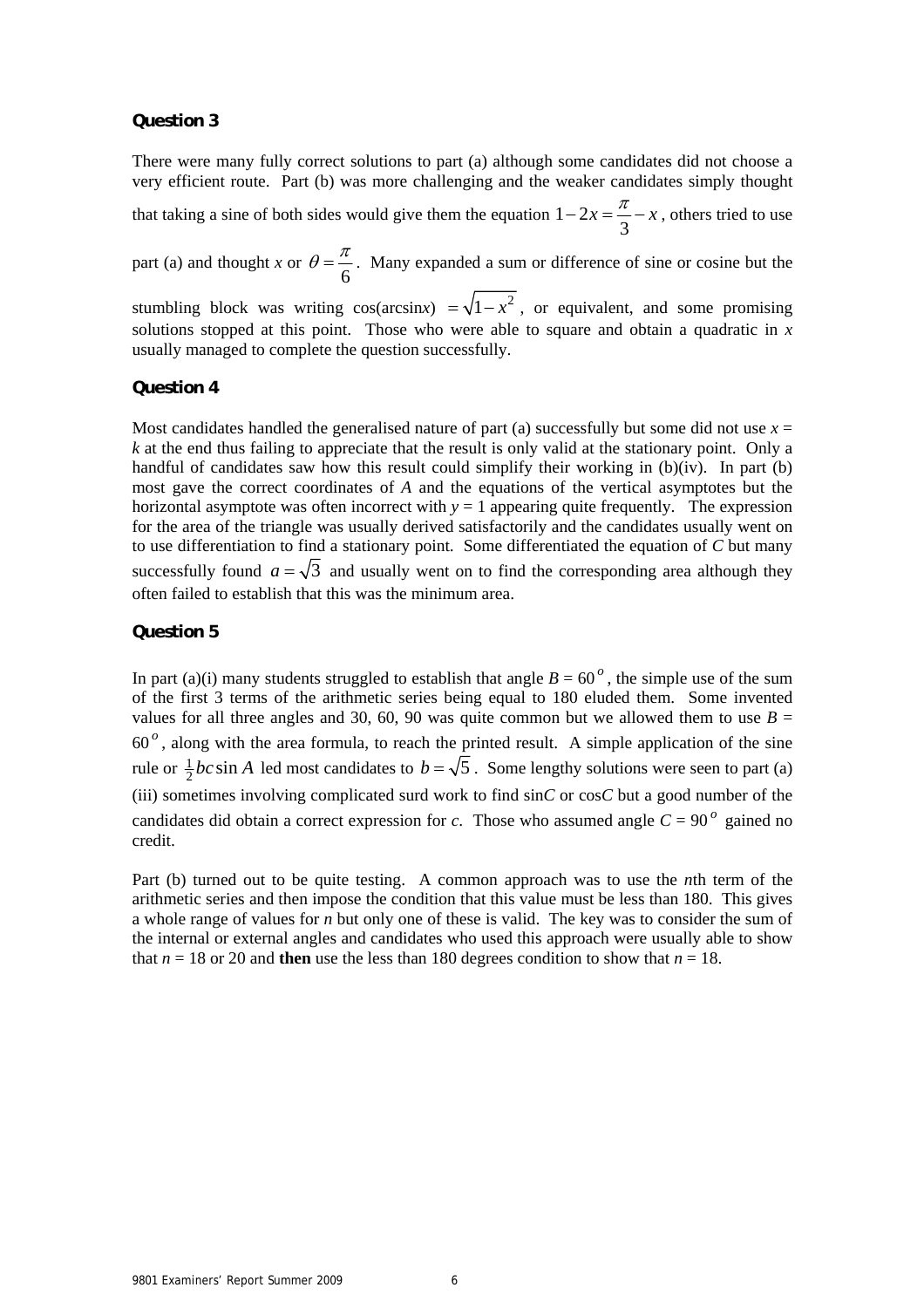#### **Question 6**

Part (a) was answered well although some tried to disguise their incorrect value for the gradient at *P* as they worked towards the printed answer. Many stated their strategy for answering part (b) at the start and often managed to find the area of the triangle correctly. The area under the curve required some careful and persistent application of standard integration techniques and there were a good number of fully correct solutions. Most used the parametric form but a Cartesian approach proved equally successful the key to both approaches being to use integration by parts the correct way around. A few candidates used the area of a trapezium and  $\int x \, dy$  which yielded the result quite efficiently.

**Question 7**

The first two parts were usually answered quite well but only the very best candidates made much progress with parts (c) and (d). In part (a) those who used the scalar product often had a sign error or failed to realise that they needed both vectors pointing to or away from the angle. Some used the cosine rule as an alternative. Most realised in part (b) that the area of the kite was twice the area of triangle *ABC* and were able to arrive at the value of 30 and at this point most solutions ground to a halt. There were some diagrams drawn but some drew *ABDC* and others had diagrams looking like a rhombus which often led to the false assumption that the centre of the circle was at the midpoint of *AC.* Some realised that the radii would be perpendicular to *AB* and *BC* and just occasionally they used an area approach to form an equation for *r* as in the mark scheme for part (c). In part (d) many found the vector *AC* and they usually realised that *BD* was perpendicular to *AC* but few had a viable strategy for finding *OD*.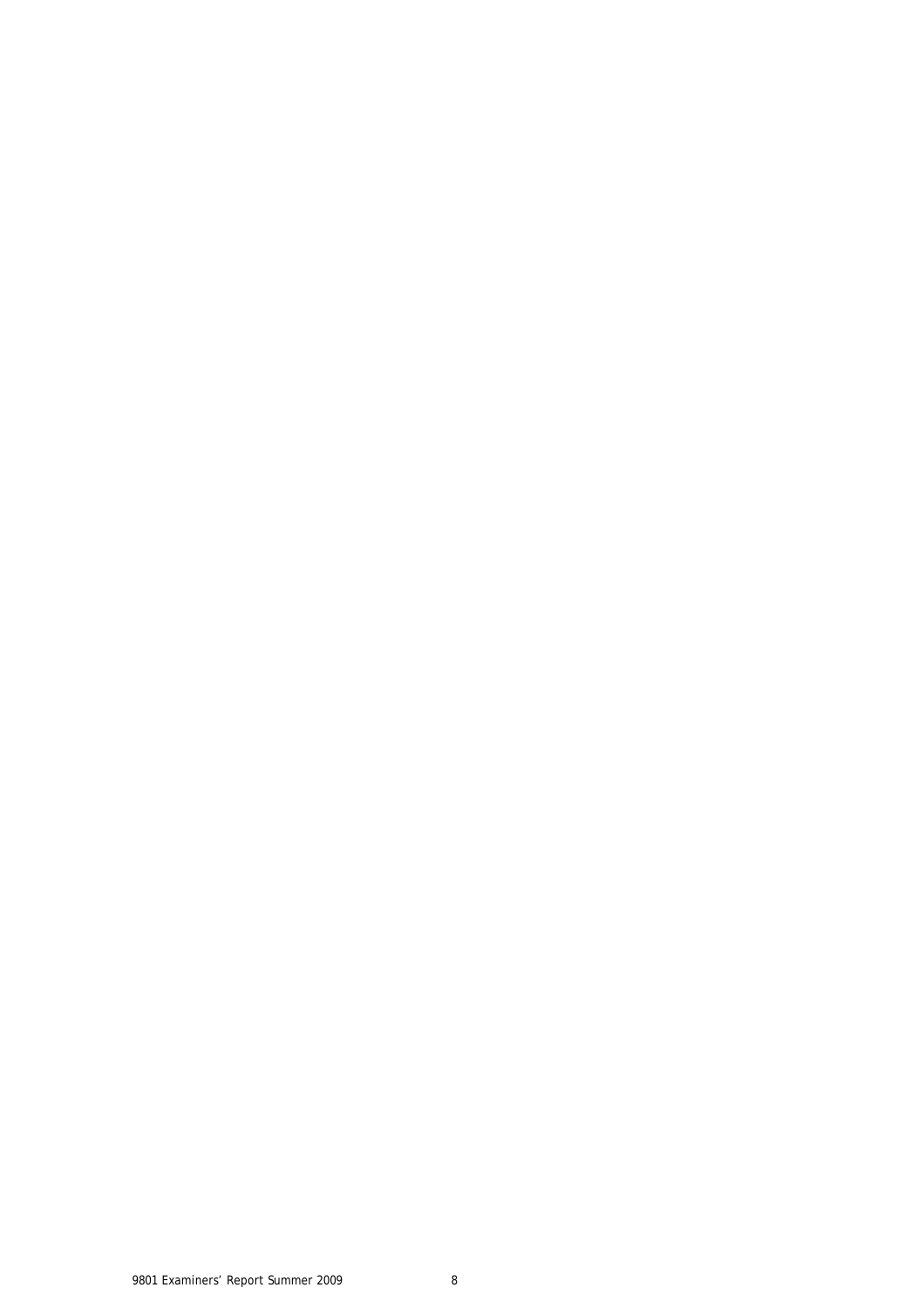## **Grade Boundaries**

|                      | Distinction | Merit |
|----------------------|-------------|-------|
| 9801 AEA Mathematics | 69          | 51    |